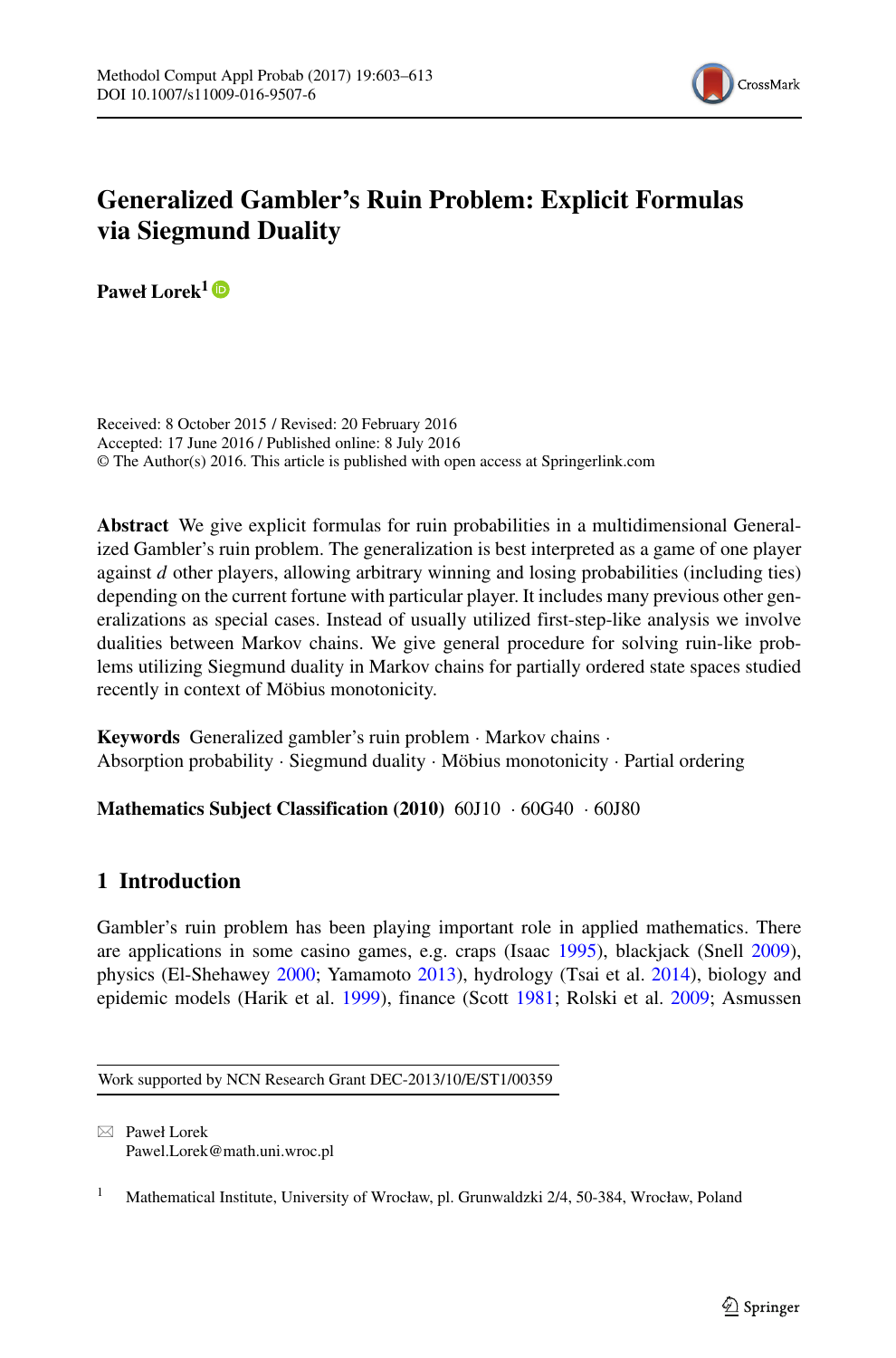and Albrecher [2010\)](#page-9-2), just to mention few. There are many variations of the problem, newer ones are formulated after older ones are solved. For example, the following variations were proposed: infinite amount of money, three or more players (Kmet and Petkovšek [2002;](#page-10-6) Rocha and Stern [2004\)](#page-10-7), the attrition variation (applies, e.g., to World Series or Stanley Cup finals Kaigh [1979\)](#page-10-8), some cases of winning probabilities being dependent on the current fortune (El-Shehawey [2009;](#page-9-3) Lefebvre [2008\)](#page-10-9).

The problem is as relevant today as it was in 17th century. According to (Edwards [1983\)](#page-9-4) Pascal was the first who posed a problem in 1656 in a letter to Fermat. The most common form comes from Huygens who restated the problem as follows (rephrased):

"Let two men play with three dice, the first player scoring a point whenever 11 is thrown, whereas the second whenever 14 is thrown. Each player starts with 12 points. Successful roll adds one point to the player and subtracts one from the other player. The loser of the game is the first to reach zero points. What is the probability of victory for each player?"

Huygens gave a solution of above problem. (Bernoulli [1713\)](#page-9-5) generalized and replaced Huygens' numerical results by formulas, i.e., he considered general initial capital *i*, general total amount of money *N* and general winning probabilities  $p \in (0, 1)$ . Since then the problem became very popular and different proofs were obtained. Pascal gave his solution to Cercavi without mentioning the method. According to Edwards [\(1983\)](#page-9-4) Fermat probably used the combinatorial argument (as in "Problem of points"), most methods which appeared later used some kind of first-step-like analysis which led to solving some recursions.

It is known that the absorption probability of given chain can be related to the stationary distribution of some other ergodic chain. The relation is given via so-called Siegmund duality, the notion introduced in (Siegmund [1976\)](#page-10-10). It was studied in financial context, where the probability that a dual risk process starting at level *h* is ruined equals the probability that the stationary queue length exceeds level *h*, see (Asmussen and Albrecher [2010;](#page-9-2) Asmussen and Sigman [2009\)](#page-9-6). Already in (Lindley [1952\)](#page-10-11) such duality between some random walks on inte-gers was shown. For this duality reader is also referred to (Theodore Cox and Rösler [1984;](#page-10-12) Diaconis and Fill [1990;](#page-9-7) Dette et al. [1997\)](#page-9-8) or (Huillet [2010\)](#page-9-9), just to mention few. All above papers have one thing in common: they study Siegmund duality defined for linear ordering of the state space (and most of them birth and death chains only). In this case (Siegmund [1976\)](#page-10-10) states that the process has such dual if and only if it is stochastically monotone (w.r.t. total ordering). It is a little bit surprising that it was not exploited in the context of onedimensional Gambler's ruin problem. The solutions of the classical problem and its various one-dimensional generalizations are special cases of Theorem 1 and can be relatively easy calculated using usual stochastic monotonicity. On the other hand multidimensional case is quite different. For partial nonlinear ordering the stochastic monotonicity does not imply the existence of Siegmund dual, see (Liggett [2004\)](#page-10-13). Finding such duals was successful for some specific chains and/or orderings. For example, in financial context, in (Błaszczyszyn and Sigman [1999\)](#page-9-10) authors considered *R<sup>d</sup>* -valued Markov processes (their Siegmund dual was set-valued). Recently, (Huillet [2014\)](#page-10-14) considered dualities for Markov chains on partitions and sets. In (Lorek [2016\)](#page-10-15) we show that Siegmund dual exists if and only if chain is Möbius monotone, the connections with Strong Stationary Duality (consult Diaconis and Fill [1990\)](#page-9-7) are also given therein. Let us mention at this point that for non-linear ordering Möbius and stochastic monotonicities are, in general, different. In particular, we can have a chain which is not stochastically monotone, but which is Möbius monotone, thus we are able to construct its Siegmund dual.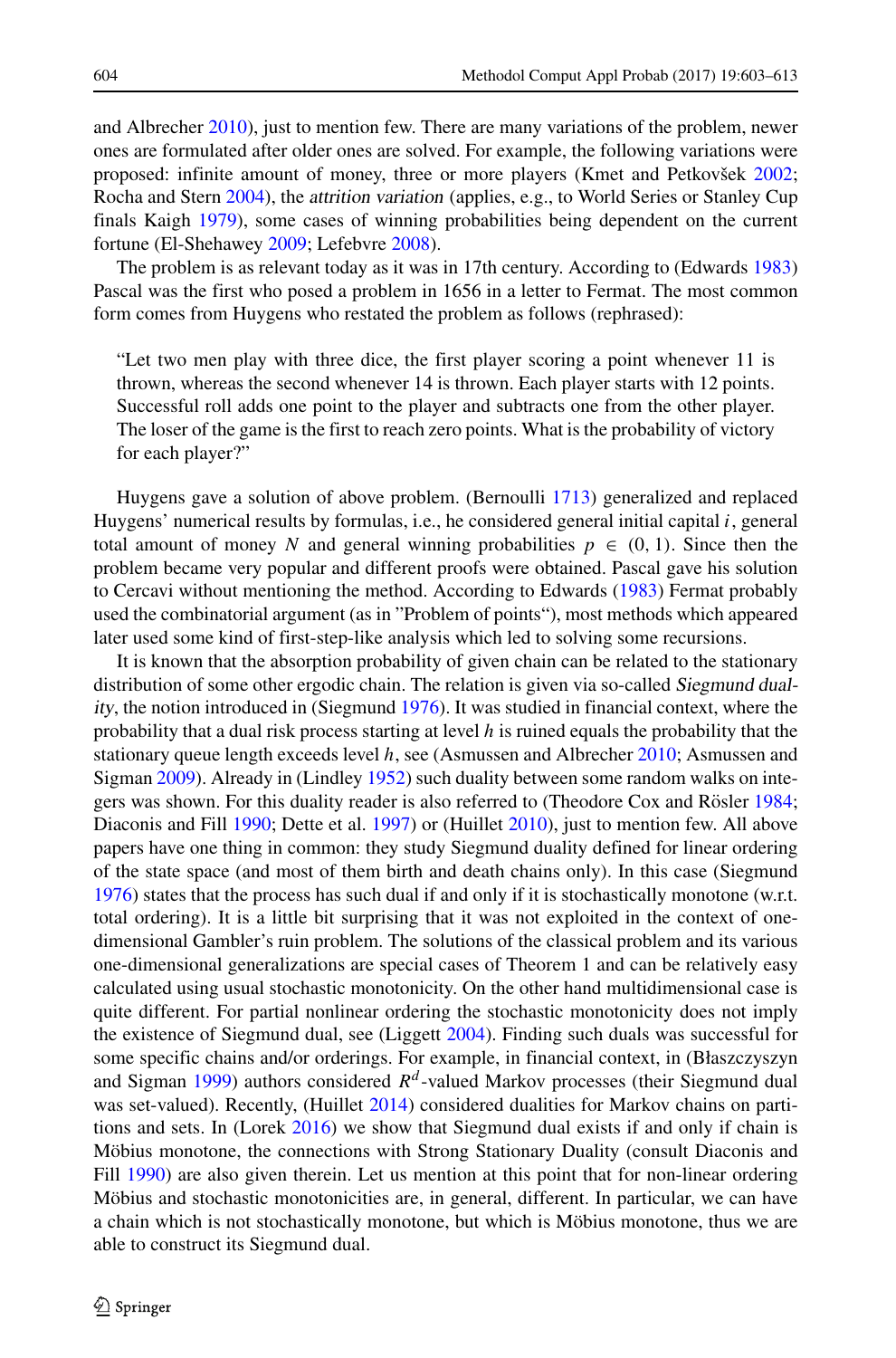In this paper, based on results from (Lorek [2016\)](#page-10-15), we give the solution to the multidimensional Generalized Gambler's ruin problem. The paper is organized as follows. In Section [2](#page-2-0) we describe our Generalized Gambler's ruin problem, state its solution (Theorem 1) and point out other results as some special cases. In Section [3](#page-4-0) we recall notion of Siegmund duality and antiduality for chains on partially ordered state spaces and give a general recipe for calculating ruin-like probabilities (summarized in Theorem 2). Section [4](#page-6-0) includes some toy example (Cat Eats Mouse Eats Cheese), where the case of negative antidual matrix is presented. Finally, Section [5](#page-7-0) contains proof of Theorem 1.

#### <span id="page-2-0"></span>**2 Generalized Gambler's Ruin Problem and main Result**

In the one-dimensional Gambler's ruin problem two players start a game with total amount of, say, *N* dollars and initial values *k* and *N*−*k*. At each step they flip the coin (not necessary unbiased) to decide who wins a dollar. The game is over when one of them goes bankrupt.

We will consider the following generalization. There is one player (referred as "we") playing with *d*  $\geq$  1 other players. Our initial assets are  $(i_1, \ldots, i_d)$  with  $0 \leq i_j \leq N_j$ ,  $j =$  $1, \ldots, d$  ( $N_j \geq 1$  is a total amount of assets with player *j*) and assets of consecutive players are  $(N_1 - i_1, \ldots, N_d - i_d)$ . Then, with probability  $p_j(i_j)$  we win one dollar with player *j* and with probability  $q_j(i_j)$  we lose it. With the remaining probability  $1 - \sum_{k=1}^{d} (p_k(i_k) + q_j(i_k))$ we do nothing (i.e., ties are also possible). Once we win completely with player *j* (i.e.,  $i_j = N_j$  we do not play with him/her anymore. We lose the whole game if we lose with at least one player, i.e., when  $i_j = 0$  for some  $j = 1, \ldots, d$ . Note that if initially for some *j* we have  $i_j = 0$  then we already lost (the winning probability is 0), thus we can restrict initial assets to  $1 \le i_j \le N_j$ ,  $j = 1, \ldots, d$ .

For  $d = 1$  and  $p_1(j) = p$ ,  $q_1(j) = q$ ,  $N_1 = N$  we have the classical Gambler's ruin problem on the state space  $\{0, \ldots, N\}$ . Many one-dimensional generalizations of this game were considered, e.g., (Lefebvre [2008\)](#page-10-9) studied the case of some specific sequences of  $p_1(j)$ ,  $q_1(j)$ , later this was extended to any  $p_1(j)$ ,  $q_1(j)$  in (El-Shehawey [2009\)](#page-9-3). Variations of classical problem with ties allowed, i.e.,  $p_1(j) = p_1, q_1(j) = q_1, p_1 + q_1 < 1$  were considered in, e.g., (Lengyel [2009a;](#page-10-16) [2009b\)](#page-10-17) (the latter one considers so called conditional version of the problem). Some of the articles studied both, the ruin probability and duration of the game, whereas most papers studied only duration of the game. Some generalizations to a higher a dimension  $d \geq 1$  were studied in (Rocha and Stern [2004;](#page-10-7) Kmet and Petkovsek [2002\)](#page-10-6).

We will describe the game more formally as a Markov chain  $Z'$  with two absorbing states. The state space is  $\mathbb{E}' = \{(i_1, \ldots, i_d) : 1 \le i_j \le N_j, 1 \le j \le d\} \cup \{-\infty\}$  (where  $-\infty$  means we lose). For convenience denote  $p_j(N_j) = q_j(N_j) = 0 = p_j(0) = q_j(0), j = 1, ..., d$ . Assume that for all  $i_j \in \{1, ..., N_j - 1\}$ ,  $j = 1, ..., d$  we have  $p_j(i_j) > 0$ ,  $q_j(i_j) > 0$ and  $\sum_{k=1}^{d} (p_k(i_k) + q_k(i_k)) \leq 1$ . With some abuse of notation, we will sometimes write  $(i'_1, \ldots, i'_d) = -\infty$ . The transitions of the described chain are following:

<span id="page-2-1"></span>
$$
\mathbf{P}_{Z'}((i_1,\ldots,i_d),(i'_1,\ldots,i'_d)) = \begin{cases} p_j(i_j) & \text{if } i'_j = i_j + 1, i'_k = i_k, k \neq j, \\ q_j(i_j) & \text{if } i'_j = i_j - 1, i'_k = i_k, k \neq j, \\ \sum_{j:i_j=1} q_j(1) & \text{if } (i'_1,\ldots,i'_d) = -\infty, \\ 1 - \sum_{k=1}^d (p_k(i_k) + q_k(i_k)) & \text{if } i'_j = i_j, 1 \leq j \leq d, \\ 1 & \text{if } (i_1,\ldots,i_d) = (i'_1,\ldots,i'_d) = -\infty. \end{cases}
$$
 (1)

 $\mathcal{D}$  Springer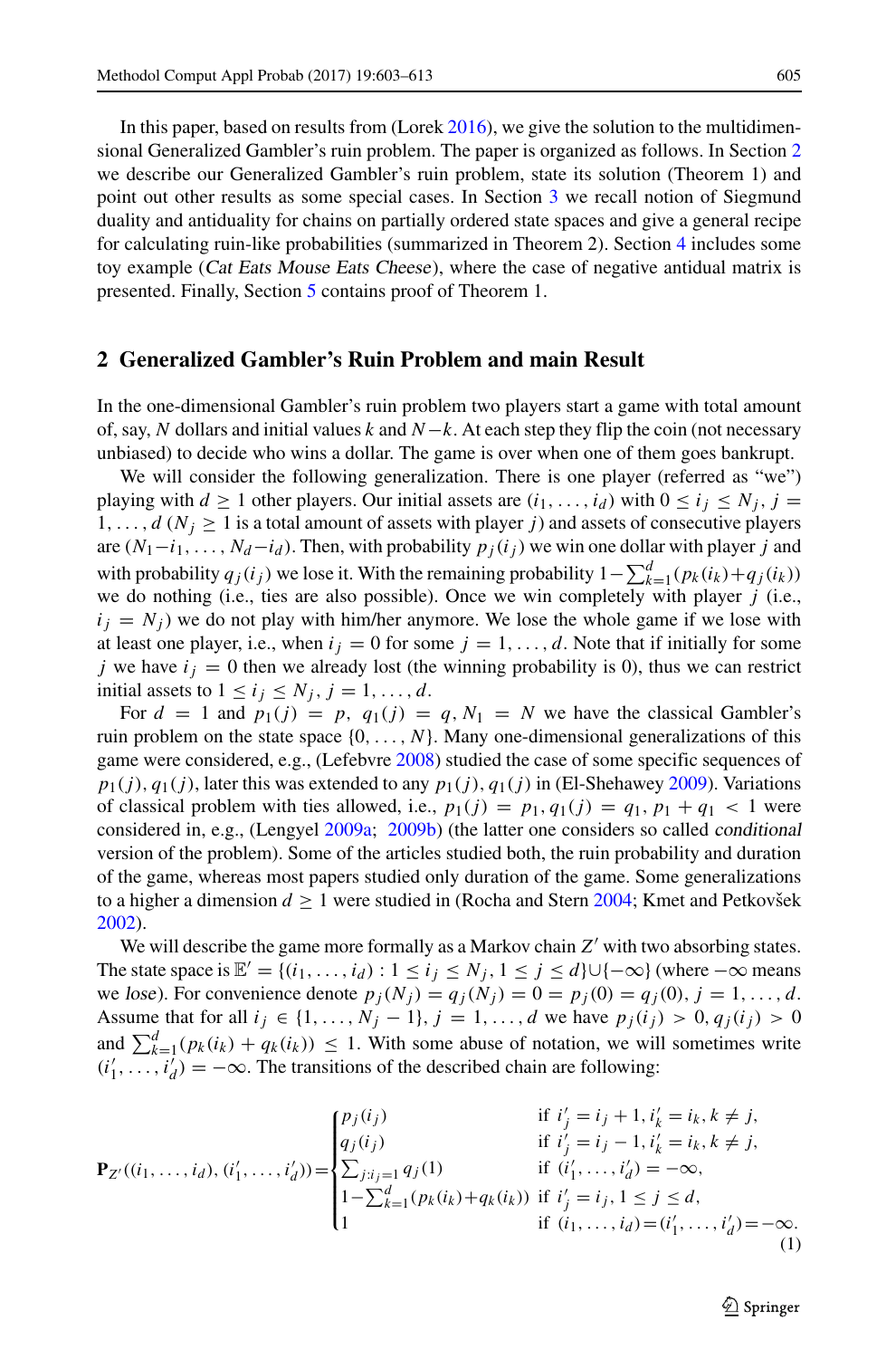The chain, as required, has two absorbing states:  $(N_1, \ldots, N_d)$  (we win) and  $-\infty$  (we lose). We will give formulas for the probabilities of winning starting at arbitrary state, i.e., for

$$
\rho((i_1,\ldots,i_d))=P(\tau_{(N_1,\ldots,N_d)}<\tau_{-\infty}|Z'_0=(i_1,\ldots,i_d)),
$$

where  $\tau_e := \inf\{n \geq 0 : Z'_n = e\}$ . Our main result is following.

**Theorem 1** *Consider the Generalized Gambler's ruin problem described above. Then, the probability of winning starting at*  $(i_1, \ldots, i_d)$  *is given by* 

<span id="page-3-0"></span>
$$
\rho((i_1, ..., i_d)) = \frac{\prod_{j=1}^d \left( \sum_{n_j=1}^{i_j} \prod_{r=1}^{n_j-1} \left( \frac{q_j(r)}{p_j(r)} \right) \right)}{\prod_{j=1}^d \left( \sum_{n_j=1}^{N_j} \prod_{r=1}^{n_j-1} \left( \frac{q_j(r)}{p_j(r)} \right) \right)}.
$$
\n(2)

Theorem 1 generalizes some previous one-dimensional cases. For example:

– (i) Assume we have won with all the players except player *j* . Then, the probability of winning is

$$
\rho((N_1, \ldots N_{j-1}, i_j, N_{j+1}, \ldots, N_d)) = \frac{\sum_{n=1}^{i_j} \prod_{r=1}^{n-1} \left(\frac{q_j(r)}{p_j(r)}\right)}{\sum_{n=1}^{N_j} \prod_{r=1}^{n-1} \left(\frac{q_j(r)}{p_j(r)}\right)}.
$$

This way formula (4.1) from (El-Shehawey [2009\)](#page-9-3) is recovered (with some slight modification in notation, since authors considered a various versions of reflecting barriers).

(ii) In addition to (i), let  $p_j(r) = p, q_j(r) = q, r = 1, \ldots, N_j$ . Then we recover winning probability in the the classical Gambler's ruin problem (with possible ties):

$$
\rho((N_1, \ldots N_{j-1}, i_j, N_{j+1}, \ldots, N_d)) = \frac{\sum_{n=1}^{i_j} \left(\frac{q}{p}\right)^{n-1}}{\sum_{n=1}^{N_j} \left(\frac{q}{p}\right)^{n-1}} = \begin{cases} \frac{1 - \left(\frac{q}{p}\right)^{i_j}}{1 - \left(\frac{q}{p}\right)^{N_j}} & \text{if } p \neq q, \\ \frac{i_j}{N_j} & \text{otherwise.} \end{cases}
$$

(iii) (Homogeneity case). Assume that for all  $j = 1, ..., d$  we have  $p_j(r) =$  $p_j, q_j(r) = q_j, r = 1, \ldots, N_j$ . Define

$$
S_j := \begin{cases} 1 & \text{if } p_j = q_j, \\ 0 & \text{otherwise.} \end{cases}
$$

Then we have

$$
\rho((i_1,\ldots,i_d))=\prod_{j=1}^d\left\{\left(\frac{1-\left(\frac{q_j}{p_j}\right)^{i_j}}{1-\left(\frac{q_j}{p_j}\right)^{N_j}}\right)\mathcal{S}_j+\frac{i_j}{N_j}(1-\mathcal{S}_j)\right\},\,
$$

 $\mathcal{D}$  Springer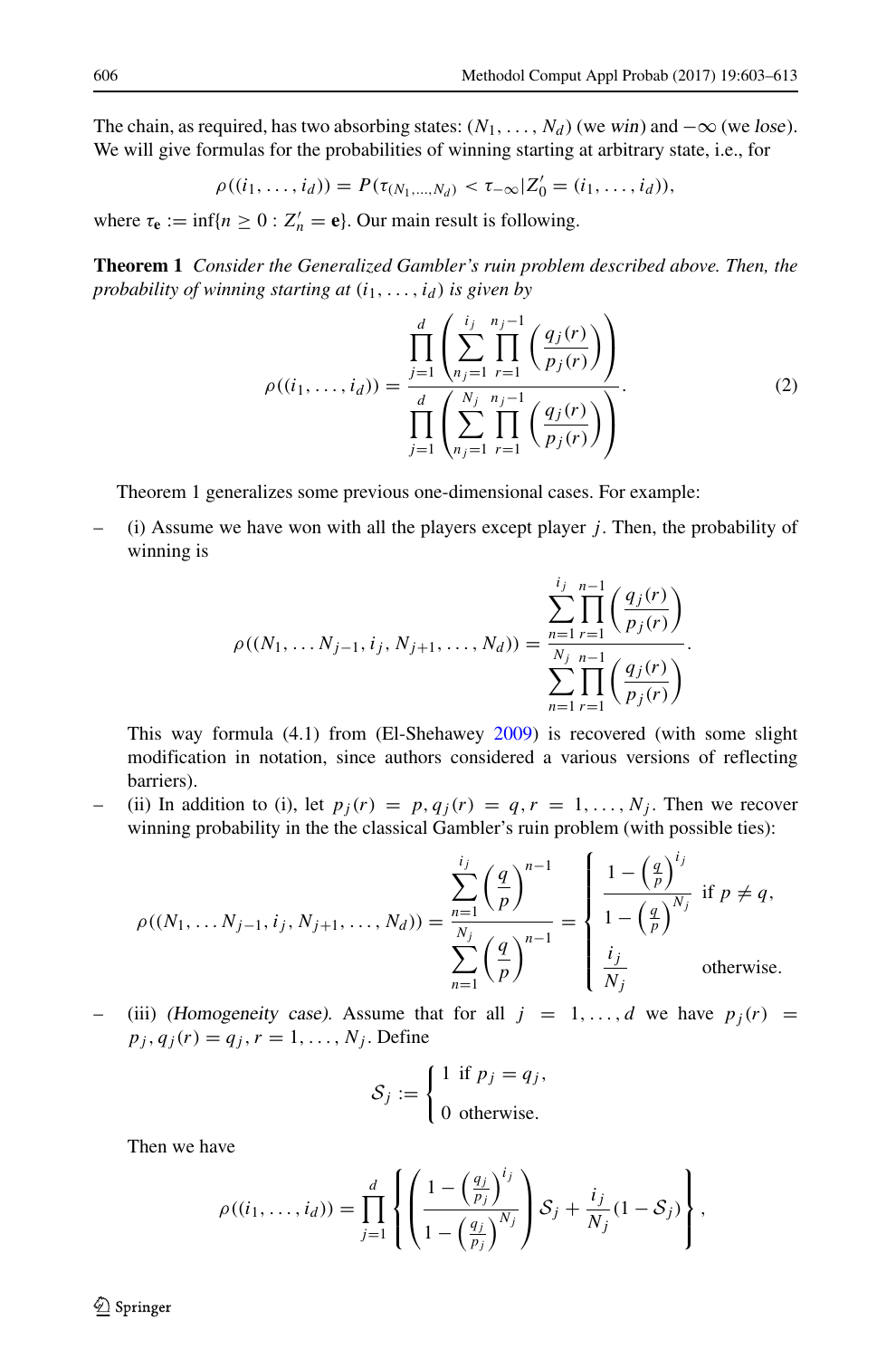which is a multidimensional generalization of the classical Gambler's ruin problem. Of course we obtain the same probabilities if only ratios  $\frac{q_j(i_j)}{p_j(i_j)}$  are constant, e.g., for the following spatially nonhomogeneous case

$$
p_j(i_j) = \frac{p_j}{2\rho i_j + 1}
$$
,  $q_j(i_j) = \frac{q_j}{2\rho i_j + 1}$ ,

which is thus a multidimensional generalization of cases considered in (El-Shehawey [2009\)](#page-9-3) and in (Lefebvre [2008\)](#page-10-9). In the latter article only symmetric case corresponding to  $p_j = q_j = 1/2$  was considered.

#### <span id="page-4-0"></span>**3 Tools: Siegmund Duality and Antiduality**

We shortly recall notion of Siegmund duality, its applications to studying absorption probabilities and result concerning existence of Siegmund dual from (Lorek [2016\)](#page-10-15). Let *X* be a discrete-time Markov chain with transition matrix  $P_X$  and finite state space  $E =$  ${\bf e}_1, \ldots, {\bf e}_M$  partially ordered by  $\leq$  with unique minimal element  ${\bf e}_1$  and unique maximal element  $\mathbf{e}_M$ . Assume it is ergodic with the stationary distribution  $\pi$ . For  $A \subseteq \mathbb{E}$ define  $P_X(\mathbf{e}, A) := \sum_{\mathbf{e}' \in A} P_X(\mathbf{e}, \mathbf{e}')$  and similarly  $\pi(A) := \sum_{\mathbf{e} \in A} \pi(\mathbf{e})$ . Define also  ${\bf e} \uplus \uparrow := {\bf e}' \in \mathbb{E} : {\bf e} \preceq {\bf e}'$ ,  ${\bf e}' \uplus \downarrow := {\bf e}' \in \mathbb{E} : {\bf e}' \preceq {\bf e}$  and  $\delta({\bf e}, {\bf e}') = {\bf 1}({\bf e}, {\bf e}')$ . We say that Markov chain *Z* with transition matrix  $P_Z$  is the Siegmund dual of *X* if

<span id="page-4-1"></span>
$$
\forall (\mathbf{e}_i, \mathbf{e}_j \in \mathbb{E}) \ \forall (n \ge 0) \quad \mathbf{P}_X^n(\mathbf{e}_i, {\{\mathbf{e}_j\}}^\downarrow) = \mathbf{P}_Z^n(\mathbf{e}_j, {\{\mathbf{e}_i\}}^\uparrow). \tag{3}
$$

Note that we can find a matrix fulfilling [\(3\)](#page-4-1) which is substochastic, since we may have for some  $e_j$  that  $\sum_{e_i} P_Z(e_j, e_i)$  < 1. In a similar way as Siegmund [\(1976\)](#page-10-10) did (he considered linear ordering only), we add then one extra absorbing state, say  $-\infty$  (called a coffin state). Denote the resulting matrix by  $P_{Z'}$  and define  $P_{Z'}(e_j, -\infty) = 1 - \sum_{e_i} P_{Z'}(e_j, e_i)$ ,  ${\bf P}_Z(-\infty, {\bf e}_i) = \delta(-\infty, {\bf e}_i)$  and  ${\bf P}_{Z'}({\bf e}, {\bf e}_2) = {\bf P}_Z({\bf e}, {\bf e}_2)$  otherwise. Note that Eq. [3](#page-4-1) implies that **e**<sub>*M*</sub> is an absorbing state, thus *Z'* has two absorbing states. Taking limits as  $n \to \infty$  on both sides of Eq. [3](#page-4-1) we have

<span id="page-4-3"></span>
$$
\pi(\{\mathbf{e}_j\}^{\downarrow}) = \lim_{n \to \infty} \mathbf{P}_{Z'}^n(\mathbf{e}_j, \{\mathbf{e}_i\}^{\uparrow}) = P(\tau_{\mathbf{e}_M} < \tau_{\mathbf{e}_{-\infty}} | Z'_0 = \mathbf{e}_j),\tag{4}
$$

where  $\tau_e = \inf\{n : Z'_n = e\}$ . This way the stationary distribution of ergodic chain is related to the absorption probabilities of its Siegmund dual.

For partial ordering  $\leq$  define matrix  $C(\mathbf{e}, \mathbf{e}') = \mathbf{1}(\mathbf{e} \leq \mathbf{e}')$ . Such matrix is always invertible, and its inverse  $\tilde{C}^{-1}$  is often denoted by  $\mu$  (what we use throughout the paper) and called the Möbius function of ordering  $\leq$ . Note that Eq. [3](#page-4-1) for  $n = 1$  can be written as

<span id="page-4-2"></span>
$$
\mathbf{P}_X \mathbf{C} = \mathbf{C} \mathbf{P}_Z^T. \tag{5}
$$

The main result of (Lorek [2016\)](#page-10-15) is that for given partial ordering  $\leq$  the Siegmund dual chain exists if and only if *X* is Möbius monotone (see also Lorek and Szekli [2012](#page-10-18) for more details on this monotonicity). In such a case, the Siegmund dual on  $\mathbb{E}' = \mathbb{E} \cup \{-\infty\}$  has transitions outside coffin state given by

$$
\mathbf{P}_{Z'} = (\mathbf{C}^{-1} \mathbf{P}_X \mathbf{C})^T \tag{6}
$$

(the nonnegativity of which is the definition of Möbius monotonicity of  $X$ ). The natural application is in studying stationary distribution of a chain *X* (e.g., its asymptotics): calculate Siegmund dual and then its probability of being eventually absorbed in **e***M*. However, we can reverse the process starting with a chain  $Z'$  with two absorbing states (we win or we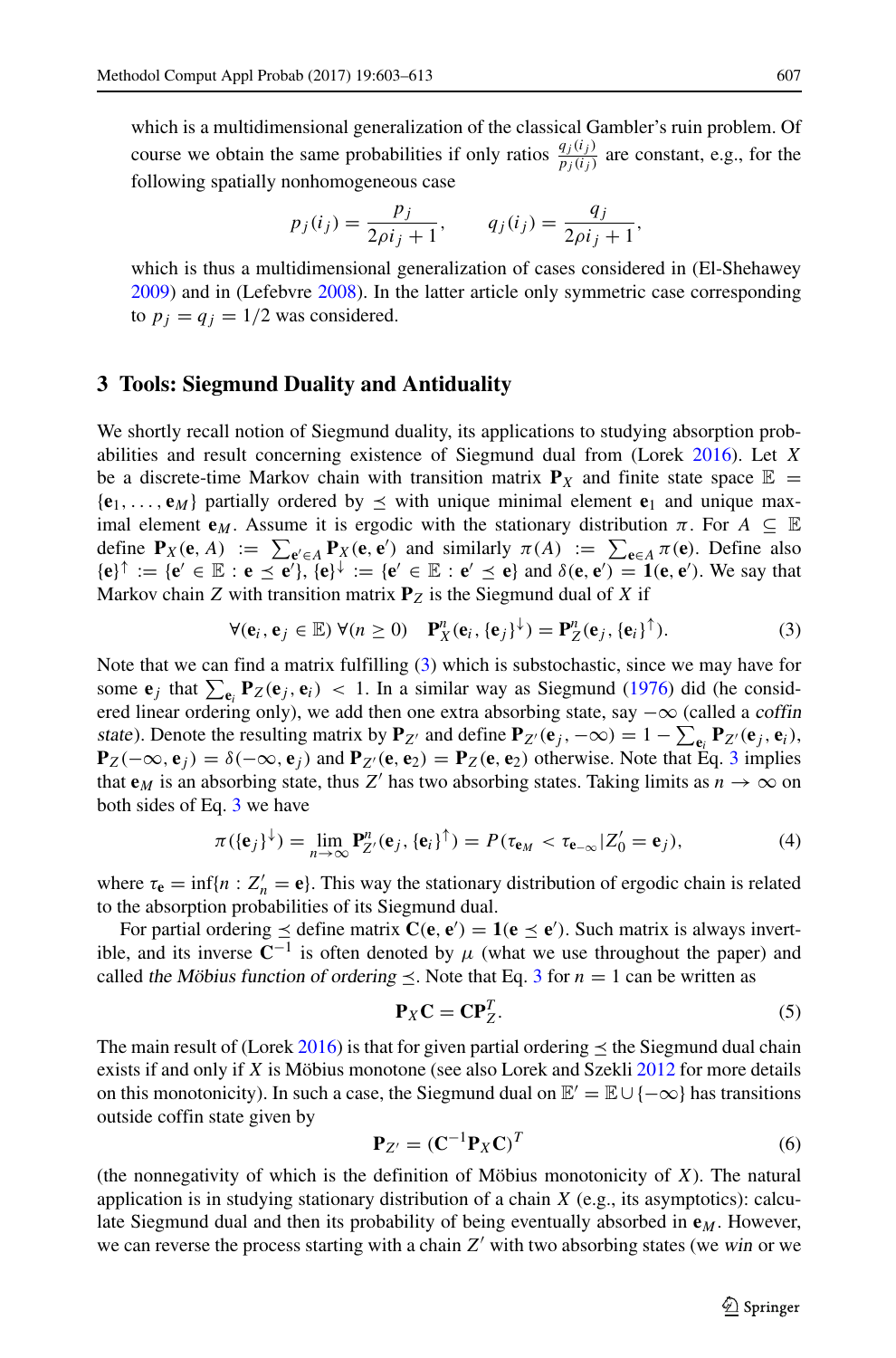lose). Assume its state space is  $\mathbb{E}' = \{-\infty\} \cup \{\mathbf{e}_1, \ldots, \mathbf{e}_M\}$  with absorbing states  $-\infty$  and  $\mathbf{e}_M$ . Denote  $\mathbb{E} := \{\mathbf{e}_1, \ldots, \mathbf{e}_M\}.$ 

The procedure is then the following:

- 1) remove state  $-\infty$  obtaining substochastic matrix **P**<sub>*Z*</sub>;<br>2) introduce some partial ordering  $\prec$  expressed by matrix
- introduce some partial ordering  $\leq$  expressed by matrix **C** such that **e**<sub>*M*</sub> is a unique maximal element;
- 3) calculate transitions of **Siegmund antidual** chain *X* from Eq. [5](#page-4-2) calculating  $P_X$  =  $CP^T_ZC^{-1}$ ;
- 4) if the resulting matrix  $P_X$  has a stationary measure  $\pi$  such that  $\forall (e \in E)$ lim<sub>*n*→∞</sub>  $\mathbf{P}_{X}^{n}(\mathbf{e}, \cdot) = \pi(\cdot)$  then we can calculate absorption probabilities of *Z'* from the relation [\(4\)](#page-4-3) (if  $P_X$  is a stochastic matrix, then  $\pi$  is the stationary distribution of the chain related to this matrix).

The details are in the following theorem.

**Theorem 2** Let *Z'* be a Markov chain with transition matrix  $P_{Z'}$  on  $E' = \{-\infty\} \cup$ {*e*1*,...,* **<sup>e</sup>***M*} =: {−∞} ∪ <sup>E</sup> *with two absorbing states* −∞ *and* **<sup>e</sup>***M. Consider substochastic kernel*  $P_Z$  *which is the matrix*  $P_{Z'}$  *with row and column corresponding to*  $-\infty$  *removed. Fix some partial ordering*  $\leq$  *on*  $\mathbb{E}$  *expressed by matrix* **C** *such that*  $\mathbf{e}_M$  *is a unique maximal state. Calculate*

<span id="page-5-0"></span>
$$
\mathbf{P}_X = \mathbf{C} \mathbf{P}_Z^T \mathbf{C}^{-1}.
$$
 (7)

*The resulting*  $P_X$  *has the property that*  $\forall (e \in \mathbb{E}) \sum_{e_2 \in \mathbb{E}} P_X(e, e_2) = 1$ *. Assume that there exists invariant measure π fulfilling:*

$$
\forall (\mathbf{e}_2 \in \mathbb{E}) \lim_{n \to \infty} \mathbf{P}_X^n(\mathbf{e}_2, \mathbf{e}) = \pi(\mathbf{e}), \qquad \sum_{\mathbf{e} \in \mathbb{E}} \pi(\mathbf{e}) = 1.
$$

*Then we have*  $\rho(\mathbf{e}') := P(\tau_{\mathbf{e}_M} < \tau_{-\infty} | Z'_0 = \mathbf{e}') = \pi(\{\mathbf{e}'\}^{\downarrow})$  *(i.e., relation [\(4\)](#page-4-3) holds).* 

*Remark 1* If resulting  $P_X$  in Eq. [7](#page-5-0) is a stochastic matrix of ergodic chain, say *X*, then  $\pi$  is its stationary distribution. Moreover, it is Möbius monotone with respect to  $\preceq$ .

*Remark* 2 If the resulting  $P_X$  has negative entries it does not have a real probabilistic interpretation. However, e.g., in area of quantum mechanics, such "distributions", called negative quasi-probabilities are quite common and natural in this context. This notion was already introduced in (Wigner [1932\)](#page-10-19), where author writes:

"[...] cannot be really interpreted as the simultaneous probability for coordinates and momenta, as is clear from the fact, that it may take negative values. But of course this must not hinder the use of it in calculations as an auxiliary function which obeys many relations we would expect from such a probability."

For some recent connections of negative quasi-probability and quantum computations see (Veitch et al. [2012\)](#page-10-20).

*Proof of Theorem 2* The main sketch of the proof was essentially given before the theorem. The only thing which may be not clear is that for all **e** we have  $\sum_{e'} P_X(e, e') = 1$ . Let us calculate

$$
\sum_{\mathbf{e}'} \mathbf{P}_X(\mathbf{e}, \mathbf{e}') = \sum_{\mathbf{e}'} \left( \mathbf{C} \mathbf{P}_Z^T \mathbf{C}^{-1} \right) (\mathbf{e}, \mathbf{e}') = \sum_{\mathbf{e}'} \sum_{\mathbf{e}_2} \left( \mathbf{C} \mathbf{P}_Z^T \right) (\mathbf{e}, \mathbf{e}_2) \mathbf{C}^{-1} (\mathbf{e}_2, \mathbf{e}').
$$

 $\mathcal{D}$  Springer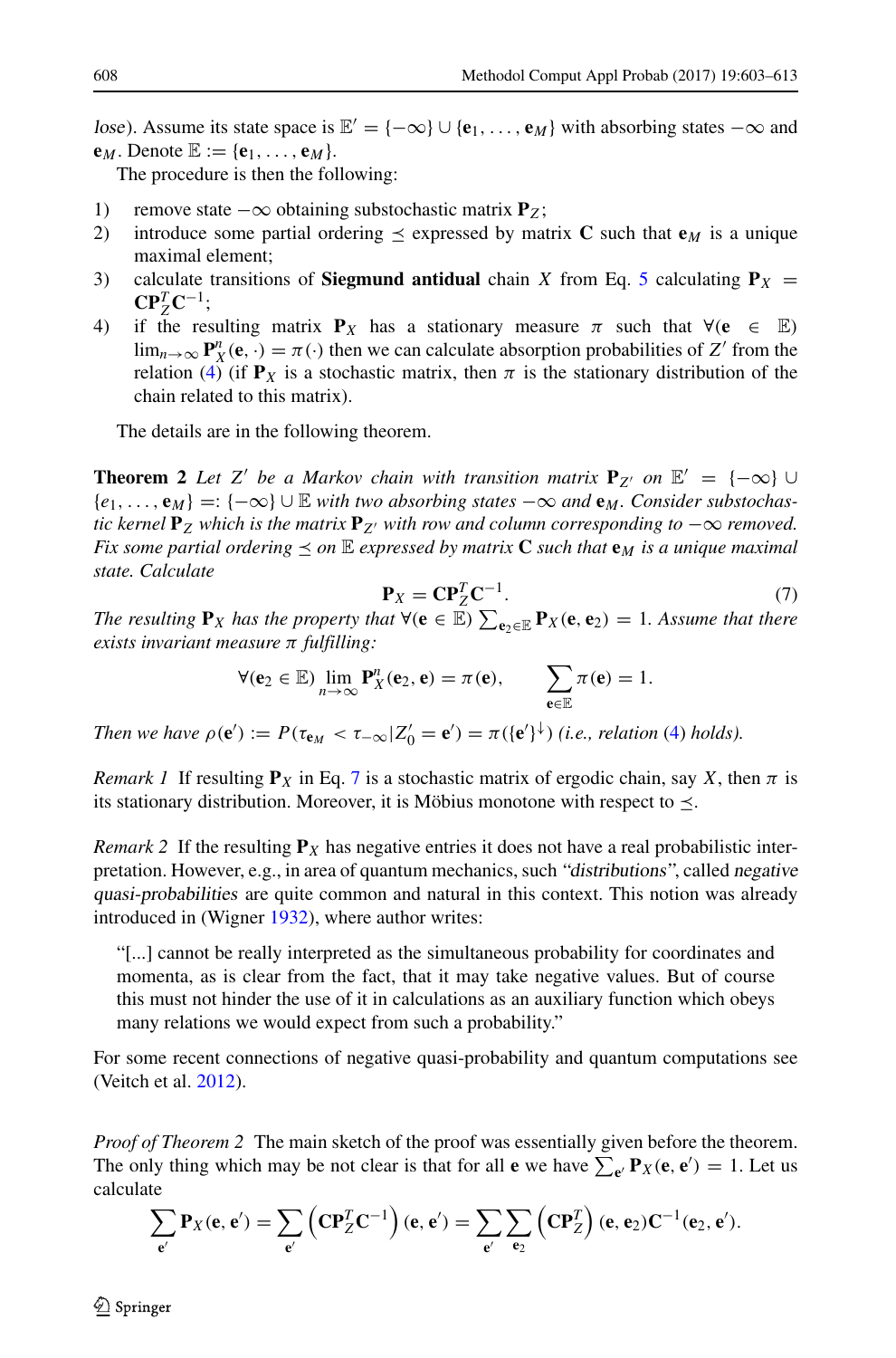We have

$$
\left(\mathbf{CP}_{Z}^{T}\right)(\mathbf{e}, \mathbf{e}_{2}) = \sum_{\mathbf{e}_{3}} \mathbf{C}(\mathbf{e}, \mathbf{e}_{3}) \mathbf{P}_{Z}^{T}(\mathbf{e}_{3}, \mathbf{e}_{2}) = \sum_{\mathbf{e}_{3}} \mathbf{C}(\mathbf{e}, \mathbf{e}_{3}) \mathbf{P}_{Z}(\mathbf{e}_{2}, \mathbf{e}_{3})
$$

$$
= \sum_{\mathbf{e}_{3} \succeq \mathbf{e}} \mathbf{P}_{Z}(\mathbf{e}_{2}, \mathbf{e}_{3}) = \mathbf{P}_{Z}(\mathbf{e}_{2}, {\{\mathbf{e}\}}^{\uparrow}),
$$

thus

$$
\sum_{\mathbf{e}'} \mathbf{P}_X(\mathbf{e}, \mathbf{e}') = \sum_{\mathbf{e}'} \sum_{\mathbf{e}_2} \mathbf{P}_Z(\mathbf{e}_2, \{\mathbf{e}\}^\uparrow) \mu(\mathbf{e}_2, \mathbf{e}') = \sum_{\mathbf{e}'} \mu(\mathbf{e}_2, \mathbf{e}') \sum_{\mathbf{e}_2} \mathbf{P}_Z(\mathbf{e}_2, \{\mathbf{e}\}^\uparrow)
$$
  
 
$$
\stackrel{(*)}{=} \mathbf{P}_Z(\mathbf{e}_M, \{\mathbf{e}\}^\uparrow) = 1.
$$

In *(*∗*)* we used the fact, that for any partial order with unique maximal element **e***M*, the Möbius function fulfills  $\forall (e \in \mathbb{E})$   $\sum_{e_j} C^{-1}(e, e_j) = 1(e = e_M)$ . To see this consider column of **C**−<sup>1</sup> corresponding to state **e***<sup>M</sup>* after applying first elementary column operation of Gauss-Jordan elimination.  $\Box$ 

### <span id="page-6-0"></span>**4 Toy example: Cat Eats Mouse Eats Cheese**

Before proceeding to the proof of the main result on Generalized Gambler's ruin problem (i.e., Theorem 1) we give a 5-state example. The reason for this is that we wanted to present an example having the resulting matrix  $P_X$  with negative entries. The example is taken from (Bremaud [1999\)](#page-9-11) (Example 3.2 Cat Eats Mouse Eats Cheese, where the answer is easily calculated using first-step analysis):

"A merry mouse moves in a maze. If it is at time *n* in a room with *k* adjacent rooms, it will be at time  $n + 1$  in one of the  $k$  adjacent rooms, choosing one at random, each with probability  $\frac{1}{k}$ . A fat lazy cat remains all the time in a given room, and a piece of cheese waits for the mouse in another room (see Fig. [1\)](#page-6-1). The cat is not completely lazy: If the mouse enters the room inhabited by the cat, the cat will eat it. What is the probability that the mouse ever gets to eat the cheese when starting from room 1, the cat and the cheese being in rooms 3 and 5, respectively?"

<span id="page-6-1"></span>

| 2            | 3   |               |
|--------------|-----|---------------|
|              | CAT |               |
|              |     |               |
| 1            | 4   | 5             |
| <b>MOUSE</b> |     | <b>CHEESE</b> |
|              |     |               |

**Fig. 1** Maze, mouse, and murder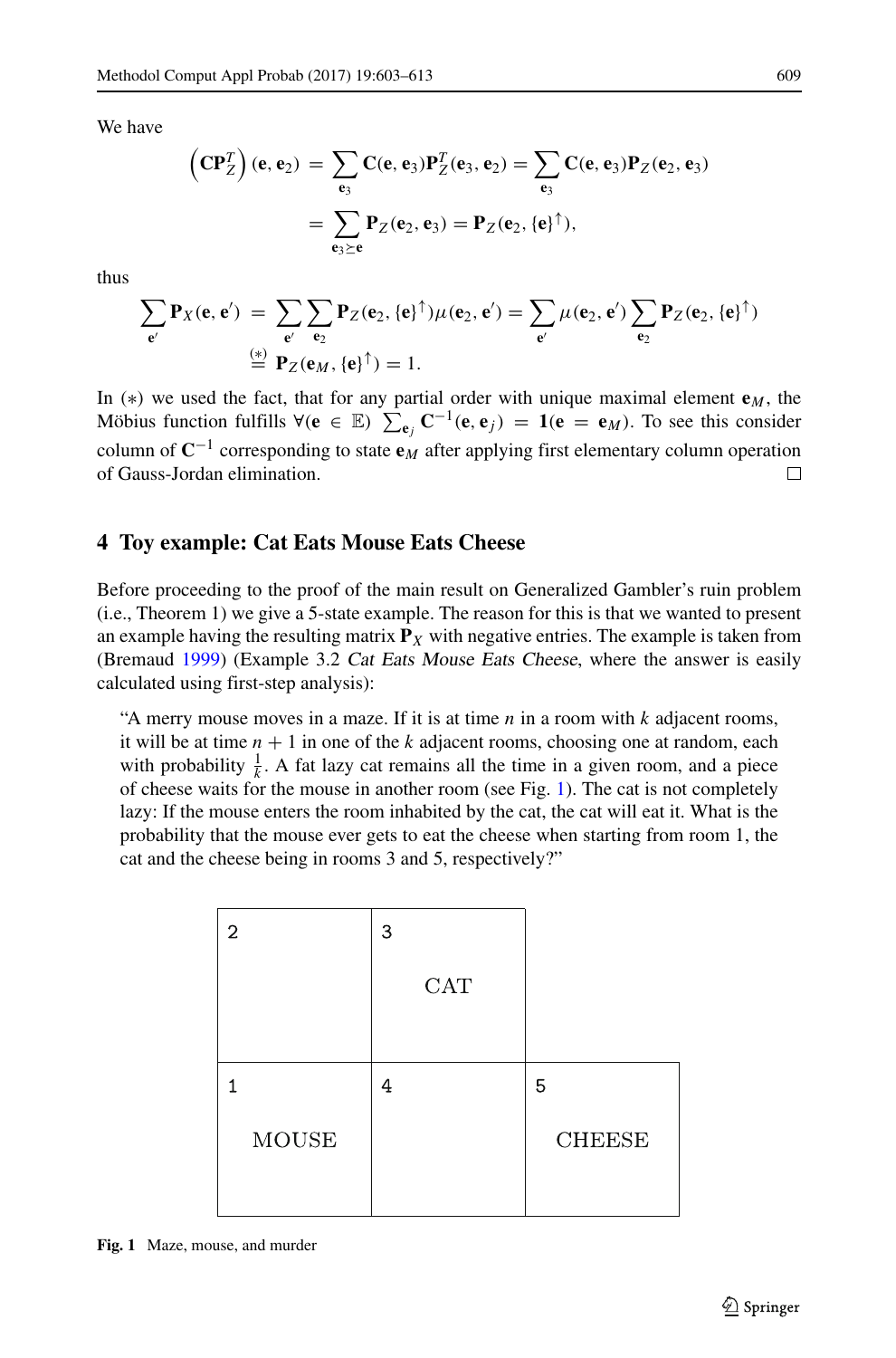Essentially we have  $\mathbb{E}' = \{3\} \cup \{1, 2, 4, 5\}$  and

$$
\mathbf{P}_{Z'} = \begin{pmatrix} 0 & \frac{1}{2} & 0 & \frac{1}{2} & 0 \\ \frac{1}{2} & 0 & \frac{1}{2} & 0 & 0 \\ 0 & 0 & 1 & 0 & 0 \\ \frac{1}{3} & 0 & \frac{1}{3} & 0 & \frac{1}{3} \\ 0 & 0 & 0 & 0 & 1 \end{pmatrix}, \mathbf{P}_{Z} = \begin{pmatrix} 0 & \frac{1}{2} & \frac{1}{2} & 0 \\ \frac{1}{2} & 0 & 0 & 0 \\ \frac{1}{3} & 0 & 0 & \frac{1}{3} \\ 0 & 0 & 0 & 1 \end{pmatrix}, \mathbf{C} = \begin{pmatrix} 1 & 1 & 1 & 1 \\ 0 & 1 & 0 & 1 \\ 0 & 0 & 1 & 1 \\ 0 & 0 & 0 & 1 \end{pmatrix} = 2 \begin{pmatrix} 5 \\ 2 \\ 0 \\ 0 \\ 1 \end{pmatrix},
$$

where  $P_{Z'}$  is the original Cat Eats Mouse Eats Cheese matrix,  $P_Z$  is the matrix with state 3 removed ( $\mathbb{E} = \{1, 2, 4, 5\}$ ) and **C** represents the ordering with Hasse diagram presented on the right side (with 5 being a maximal state). We are to calculate

$$
\rho(j) = P(\tau_5 < \tau_3 | Z'_0 = j), j = 1, 2, 4, 5.
$$

Calculating  $P_X$  from Eq. [7](#page-5-0) and its stationary measure gives

$$
\mathbf{P}_X = \mathbf{C} \mathbf{P}_Z^T \mathbf{C}^{-1} = \begin{pmatrix} 1 & -\frac{1}{2} & -\frac{1}{3} & \frac{5}{6} \\ \frac{1}{2} & -\frac{1}{2} & -\frac{1}{6} & \frac{7}{6} \\ \frac{1}{2} & -\frac{1}{2} & -\frac{1}{6} & \frac{7}{6} \\ 0 & 0 & \frac{1}{3} & \frac{2}{3} \end{pmatrix}, (\pi(1), \pi(2), \pi(4), \pi(5)) = \left(\frac{2}{7}, -\frac{1}{7}, \frac{1}{7}, \frac{5}{7}\right).
$$

From Eq. [4](#page-4-3) we have  $(\rho(1), \rho(2), \rho(4), \rho(5)) = \left(\frac{2}{7}, \frac{1}{7}, \frac{3}{7}, 1\right)$ .

# <span id="page-7-0"></span>**5 Proof of Theorem 1**

From matrix  $P_{Z'}$  given in Eq. [1](#page-2-1) we remove state  $-\infty$  obtaining the following substochastic matrix on  $\mathbb{E} = \{1, 2, ..., N_1\} \times \cdots \times \{1, 2, ..., N_d\}$ 

$$
\mathbf{P}_Z((i_1,\ldots,i_d), (i'_1,\ldots,i'_d)) = \begin{cases} p_j(i_j) & \text{if } i'_j = i_j + 1, i'_k = i_k, k \neq j, \\ q_j(i_j) & \text{if } i'_j = i_j - 1, i'_k = i_k, k \neq j, \\ 1 - \sum_{k=1}^d (p_k(i_k) + q_k(i_k)) & \text{if } i'_j = i_j, 1 \leq j \leq d. \end{cases}
$$

Consider the coordinate-wise ordering:  $(i_1, \ldots, i_d) \preceq (i'_1, \ldots, i'_d)$  iff  $i_j \preceq i'_j, j =$ 1,..., d. The state  $\mathbf{e}_M := (N_1, \ldots, N_d)$  is a unique maximal one. Directly from Proposition  $5$  in (Rota [1964\)](#page-10-21) we find the corresponding Möbius function

$$
\mu((i_1, \ldots, i_d), (i_1 + r_1, \ldots, i_d + r_d)) = \begin{cases} (-1)^{\sum_{k=1}^n r_k} & r_j \in \{0, 1\}, \ i_j + r_j \le N_j, \ j = 1, \ldots, d \\ 0 & \text{otherwise.} \end{cases}
$$

We have:  $\mathbf{P}_X((i_1, \ldots, i_d), (i'_1, \ldots, i'_d)) = \mathbf{C} \mathbf{P}_Z^T \mathbf{C}^{-1}((i_1, \ldots, i_d), (i'_1, \ldots, i'_d))$ 

$$
= \sum_{(i_1^{(2)},...,i_d^{(2)}) \leq (i'_1,...,i'_d)} \mu((i_1^{(2)},...,i_d^{(2)}),(i'_1,...,i'_d)) \mathbf{P}_Z((i_1^{(2)},...,i_d^{(2)}),\{(i_1,...,i_d)\}^{\uparrow}).
$$

Let  $s_j = (0, \ldots, 0, 1, 0, \ldots, 0)$ , where 1 is on position *j*. Consider the following cases: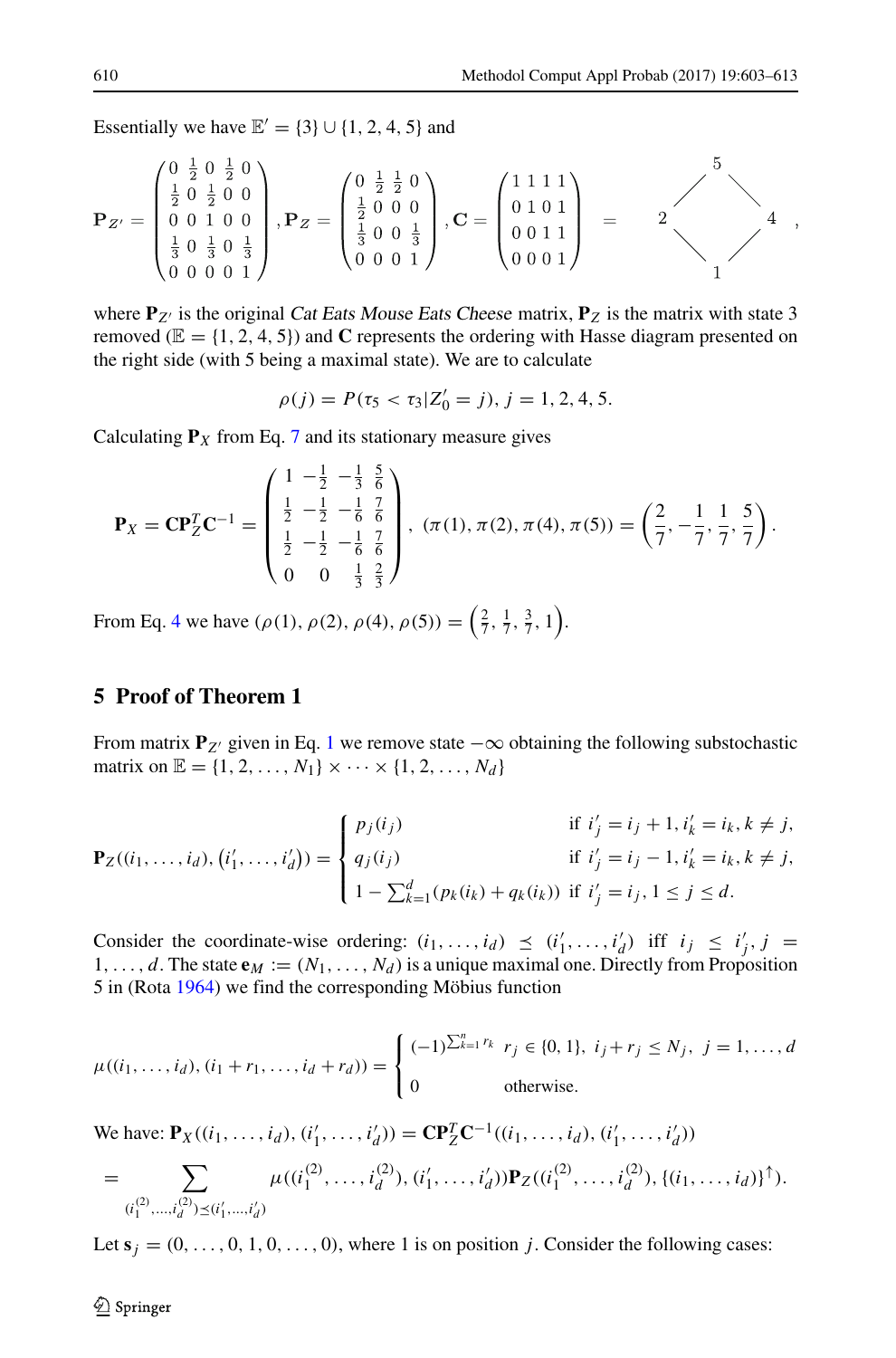• Case  $(i'_1, ..., i'_d) = (i_1, ..., i_d) - s_j$ . Then we have  $P_X((i_1, ..., i_d), (i'_1, ..., i'_d)) =$ 

$$
= \sum_{\substack{(i_1^{(2)},...,i_d^{(2)}) \leq (i_1,...,i_d)-s_j}} \mu((i_1^{(2)},...,i_d^{(2)}), (i_1,...,i_d)-s_j) \mathbf{P}_Z((i_1^{(2)},...,i_d^{(2)}), \{(i_1,...,i_d)\}^{\uparrow})
$$
  
\n
$$
= \mu((i_1,...,i_d)-s_j, (i_1,...,i_d)-s_j) \mathbf{P}_Z((i_1,...,i_d)-s_j, \{(i_1,...,i_d)\}^{\uparrow})
$$
  
\n
$$
+ \sum_{\substack{(i_1^{(2)},...,i_d^{(2)}) \leq (i_1,...,i_d)-s_j \\ (i_1^{(2)},...,i_d^{(2)}) \neq (i_1,...,i_d)-s_j}} \mu((i_1^{(2)},...,i_d^{(2)}), (i_1,...,i_d)-s_j) \mathbf{P}_Z((i_1^{(2)},...,i_d^{(2)}), \{(i_1,...,i_d)\}^{\uparrow}).
$$
  
\n
$$
= 1 \cdot \mathbf{P}_Z((i_1,...,i_d)-s_j, (i_1,...,i_d)) + 0 = q_j(i_j - 1).
$$

• Case 
$$
(i'_1, ..., i'_d) = (i_1, ..., i_d) + s_j
$$
. We have  $P_X((i_1, ..., i_d), (i'_1, ..., i'_d)) =$ 

$$
= \sum_{\substack{(i_1^{(2)},...,i_d^{(2)}) \leq (i_1,...,i_d)+s_j \\ \mu((i_1^{(2)},...,i_d^{(2)}), (i_1,...,i_d)+s_j) \\ \mu((i_1,...,i_d)+s_j,(i_1,...,i_d)+s_j)P_Z((i_1,...,i_d)+s_j,(i_1,...,i_d))^\uparrow) \\ \mu((i_1,...,i_d),(i_1,...,i_d)+s_j)P_Z((i_1,...,i_d),(i_1,...,i_d))^\uparrow) \\ + \sum_{\substack{r=1,...,d \\ r \neq j \\ r \neq j}} \mu((i_1,...,i_d)-s_r+s_j,(i_1,...,i_d)+s_j)P_Z((i_1,...,i_d)-s_r+s_j,(i_1,...,i_d))^\uparrow) \\ + \sum_{\substack{r=1,...,d \\ r \neq j \\ r \neq j}} \mu((i_1,...,i_d)-s_r,(i_1,...,i_d)+s_j)P_Z((i_1,...,i_d)-s_r,(i_1,...,i_d))^\uparrow) \\ = (-1)^0 \cdot P_Z((i_1,...,i_d)+s_j,(i_1,...,i_d))^\uparrow) + (-1)^1 \cdot P_Z((i_1,...,i_d),(i_1,...,i_d))^\uparrow) \\ + \sum_{\substack{r=1,...,d \\ r \neq j}} \left[ (-1)^1 \cdot P_Z((i_1,...,i_d)-s_r+s_j,(i_1,...,i_d))^\uparrow) \\ + (-1)^2 \cdot P_Z((i_1,...,i_d)-s_r,(i_1,...,i_d))^\uparrow) \right] \\ + (-1)^2 \cdot P_Z((i_1,...,i_d)-s_r,(i_1,...,i_d))^\uparrow) \right]
$$
\n
$$
= 1 - \sum_{\substack{r=1,...,d \\ r \neq j}} q_r(i_r) - \left(1 - \sum_{r=1} q_r(i_r) + \sum_{\substack{r=1,...,d \\ r \neq j}} (-1+1) p_r(i_r) = q_j(i_j).
$$

• Case 
$$
(i'_1, ..., i'_d) = (i_1, ..., i_d)
$$
. We have  $P_X((i_1, ..., i_d), (i_1, ..., i_d)) =$ 

$$
= \sum_{\substack{(i_1^{(2)},\ldots,i_d^{(2)}) \leq (i_1,\ldots,i_d) \\ \vdots \\ \mu((i_1,\ldots,i_d), (i_1,\ldots,i_d)) \\ \vdots \\ \mu((i_1,\ldots,i_d), (i_1,\ldots,i_d)) \\ P_Z((i_1,\ldots,i_d), \{(i_1,\ldots,i_d)\}^{\uparrow})}} \mu((i_1,\ldots,i_d), (i_1,\ldots,i_d), \{(i_1,\ldots,i_d)\}^{\uparrow})
$$
\n
$$
+ \sum_{r=1,\ldots,d} \mu((i_1,\ldots,i_d) - s_r, (i_1,\ldots,i_d)) P_Z((i_1,\ldots,i_d), \{(i_1,\ldots,i_d)\}^{\uparrow})
$$
\n
$$
= (-1)^0 \cdot P_Z((i_1,\ldots,i_d), \{(i_1,\ldots,i_d)\}^{\uparrow}) + \sum_{r=1,\ldots,d} (-1)^1 \cdot P_Z((i_1,\ldots,i_d), \{(i_1,\ldots,i_d)\}^{\uparrow})
$$
\n
$$
= 1 - \sum_{r=1,\ldots,d} q_r(i_r) - \sum_{r=1,\ldots,d} p_r(i_r - 1) = 1 - \sum_{r=1,\ldots,d} (p_r(i_r - 1) + q_r(i_r)).
$$

2 Springer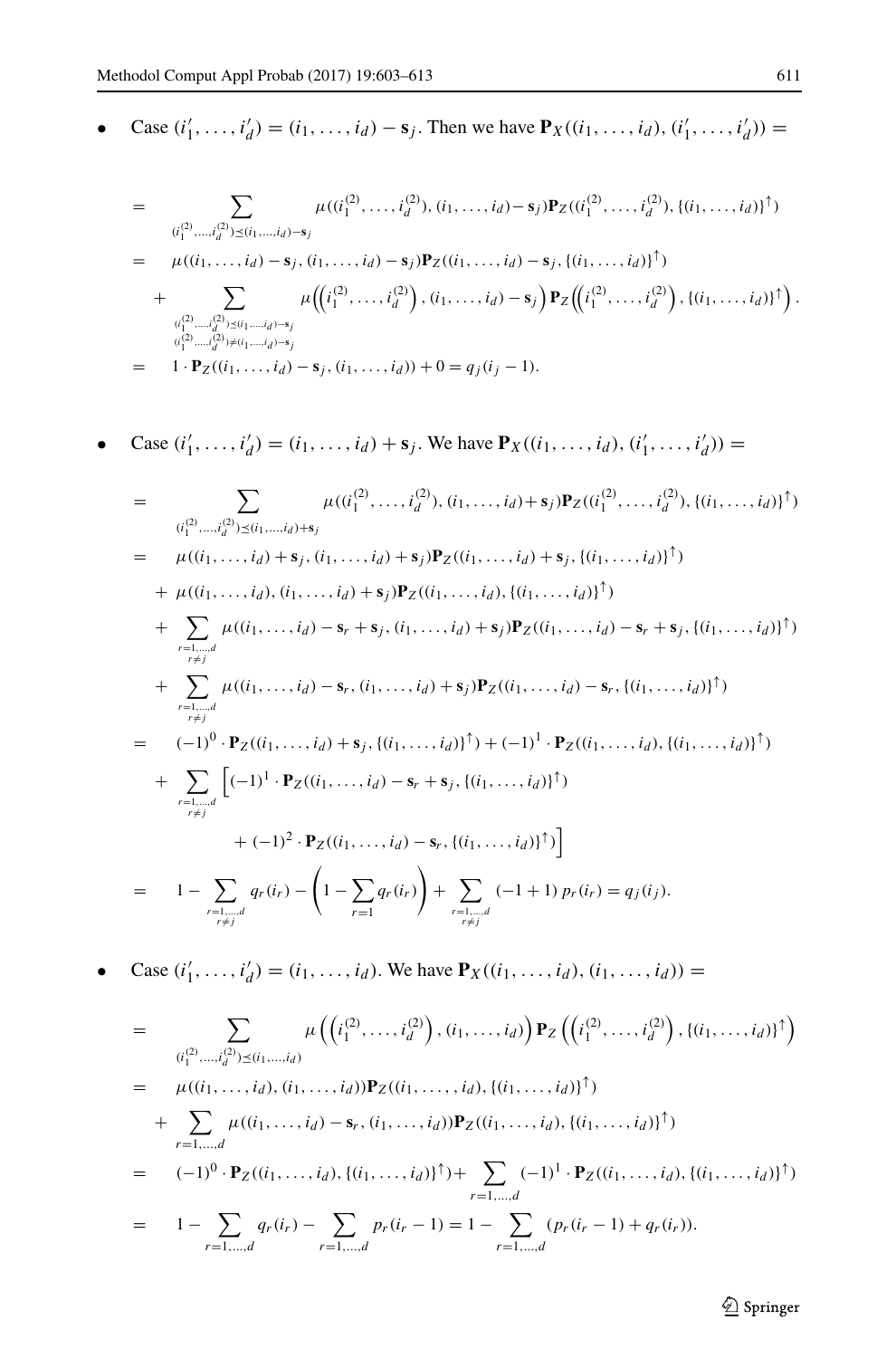These were the only nonzero entries of  $P_X$ . Summarizing we have

$$
\mathbf{P}_X((i_1,\ldots,i_d), (i'_1,\ldots,i'_d)) = \begin{cases} q_j(i_j) & \text{if } i'_j = i_j + 1, i'_k = i_k, k \neq j, \\ p_j(i_j - 1) & \text{if } i'_j = i_j - 1, i'_k = i_k, k \neq j, \\ 1 - \sum_{k=1}^d (p_k(i_k - 1) + q_k(i_k)) & \text{if } i'_j = i_j, 1 \leq j \leq d. \end{cases}
$$

Assume that for all  $(i_1, \ldots, i_d)$  we have  $\mathbf{P}_X((i_1, \ldots, i_d), (i_1, \ldots, i_d)) \geq 0$ . Then, these are the transitions of a closed network with *d* independent servers: being at state  $(i_1, \ldots, i_d)$ the arrival to server *j* is  $q_j(i_j)$  and the departure is  $p_j(i_j - 1)$ . Its stationary distribution is following

<span id="page-9-12"></span>
$$
\pi((i_1, ..., i_d)) = \frac{\prod_{j=1}^d \left( \prod_{r=1}^{i_j - 1} \left( \frac{q_j(r)}{p_j(r)} \right) \right)}{\prod_{j=1}^d \left( \sum_{n_j=1}^{N_j} \prod_{r=1}^{n_j - 1} \left( \frac{q_j(r)}{p_j(r)} \right) \right)}.
$$
\n(8)

However, if some entry of  $P_X$  is negative, then of course the matrix does not represent any Markov chain, but with  $\pi$  given in Eq. [8](#page-9-12) we still have that  $\pi P_X = \pi$  and lim<sub>n→∞</sub>  $\mathbf{P}_X^n((i_1, \ldots, i_d), \cdot) = \pi(\cdot)$  for every  $(i_1, \ldots, i_d) \in \mathbb{E}$ .

Thus, because of Theorem 2 equality [\(4\)](#page-4-3) holds in any case and we obtain [\(2\)](#page-3-0) what finishes the proof.

**Acknowledgments** Author thanks Zbigniew Palmowski for helpful suggestions and discussions. Partial support by the project RARE-318984, a Marie Curie IRSES Fellowship within the 7th European Community Framework Programme, is kindly acknowledged.

**Open Access** This article is distributed under the terms of the Creative Commons Attribution 4.0 International License [\(http://creativecommons.org/licenses/by/4.0/\)](http://creativecommons.org/licenses/by/4.0/), which permits unrestricted use, distribution, and reproduction in any medium, provided you give appropriate credit to the original author(s) and the source, provide a link to the Creative Commons license, and indicate if changes were made.

## **References**

<span id="page-9-2"></span>Asmussen S, Albrecher H (2010) Ruin Probabilities

- <span id="page-9-6"></span>Asmussen S, Sigman K (2009) Monotone Stochastic Recursions and their Duals. Probab Eng Inf Sci 10(01):1 Bernoulli J (1713) Ars conjectandi
- <span id="page-9-10"></span><span id="page-9-5"></span>Błaszczyszyn B, Sigman K (1999) Risk and duality in multidimensions. Stochastic processes and their applications 83:331–356

<span id="page-9-11"></span>Bremaud P (1999) Markov chains: Gibbs fields, Monte Carlo simulation, and queues

<span id="page-9-7"></span>Diaconis P, Fill JA (1990) Strong stationary times via a new form of duality. Ann Probab 18(4):1483–1522

<span id="page-9-8"></span>Dette H, Fill JA, Pitman J, Studden WJ (1997) Wall and siegmund duality relations for birth and death chains with reflecting barrier. J Theor Probab 10(2):349–374

<span id="page-9-4"></span>Edwards AW (1983) Pascal's problem: The 'Gambler's ruin'. Int Stat Rev 51:73–79

- <span id="page-9-3"></span>El-Shehawey MA (2009) On the gambler's ruin problem for a finite Markov chain. Statistics & Probability Letters 79(14):1590–1595
- <span id="page-9-0"></span>El-Shehawey MA (2000) Absorption probabilities for a random walk between two partially absorbing boundaries: I. J Phys A Math Gen 33(49):9005–9013
- <span id="page-9-1"></span>Harik G, Cantú-Paz E, Goldberg DE, Miller BL (1999) The gambler's ruin problem, genetic algorithms, and the sizing of populations. Evol Comput 7(3):231–253
- <span id="page-9-9"></span>Huillet T (2010) Siegmund duality with applications to the neutral Moran model conditioned on never being absorbed. J Phys A Math Theor 43:37